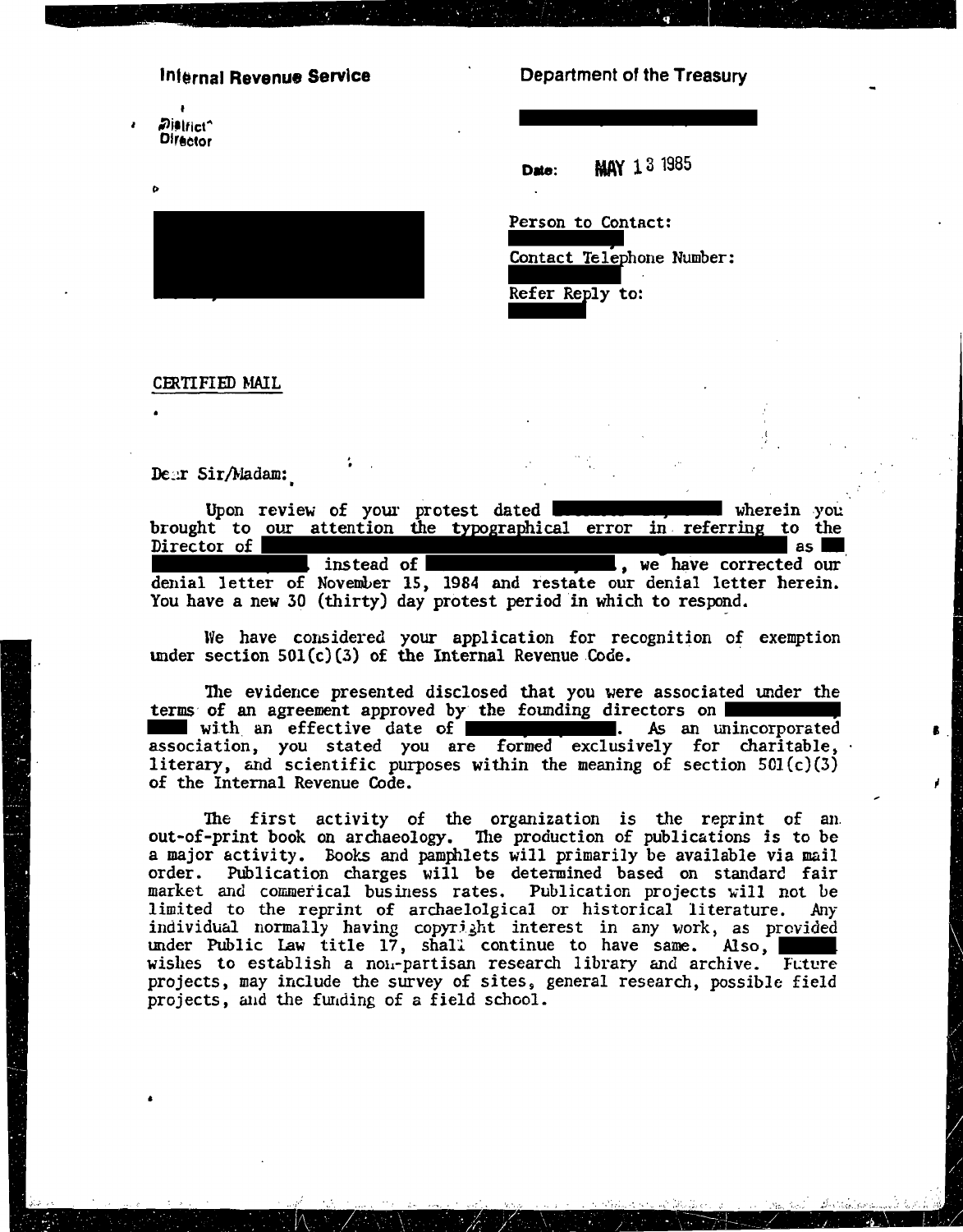Full details concerning present and future activities were not furnished as activities are in the planning stages and the organization stated such discussions were premature.

The preseut and founding directors are as follows:

Director,  $(chainman) - |$ 

 $\sim$   $-$ 

Senior Associate Director -  $\vert$ 

Associate Director -  $\mathsf{\mathsf{I}}$ 

**\*\*** has been in business for over **\*\*** years, primarly in mail order. He is a member of various archaeological related organizations. He is an Archivist of **y**ears experience, and professionally a publisher, newsletter editor, and senior professional Gamemaster.

\*

\*\*\*\*

<sup>1</sup> is an accredited Master Mason (stone). He has worked on various restoration projects and has served as a consultant to same. He has been a professional newspaper editor, copy editor, wire editor, and a district reporter **as** well as a production editor. He is a publisher of music.

\*\*\* is also an accredited Excavation Technician under the **\*\* \*** program. He has professional experience in the printing profession, acting as cameraman for plate making printers camera, pressman, and in graphic arts. He is experienced in layout and producaton necessary to publicatiou.

\*\*\*\* The Director is compensated for hours worked for any purpose pursuant to the administration of the organization, and the compliance with the operation of the Bylaws; the Associate Directors are compensated as above and when assisting same; this time to include, but is not limited to attendance of meetings of the Board, travel expenses for such meetings or to field trip locations; acting as chairman or supervior at meetings or on field trips, and for conducting the business of the organization as assigned by the Bylaws or the Director. The Director has authority by sole signature, and without prior consultation of Eoard to conduct the daily business of  $*$  , conclude contracts, purchase necessary supplies, write checks payable for all manner of disbursements (inclcding employee compensation).

Section 501(c)(3) of the Internal Revenue Code exempts from Federal income tax corporations organized and operated exclusively for charitable literary, or educational purposes no part of the net earnings of which inures to the benefit of any private shareholder or individual.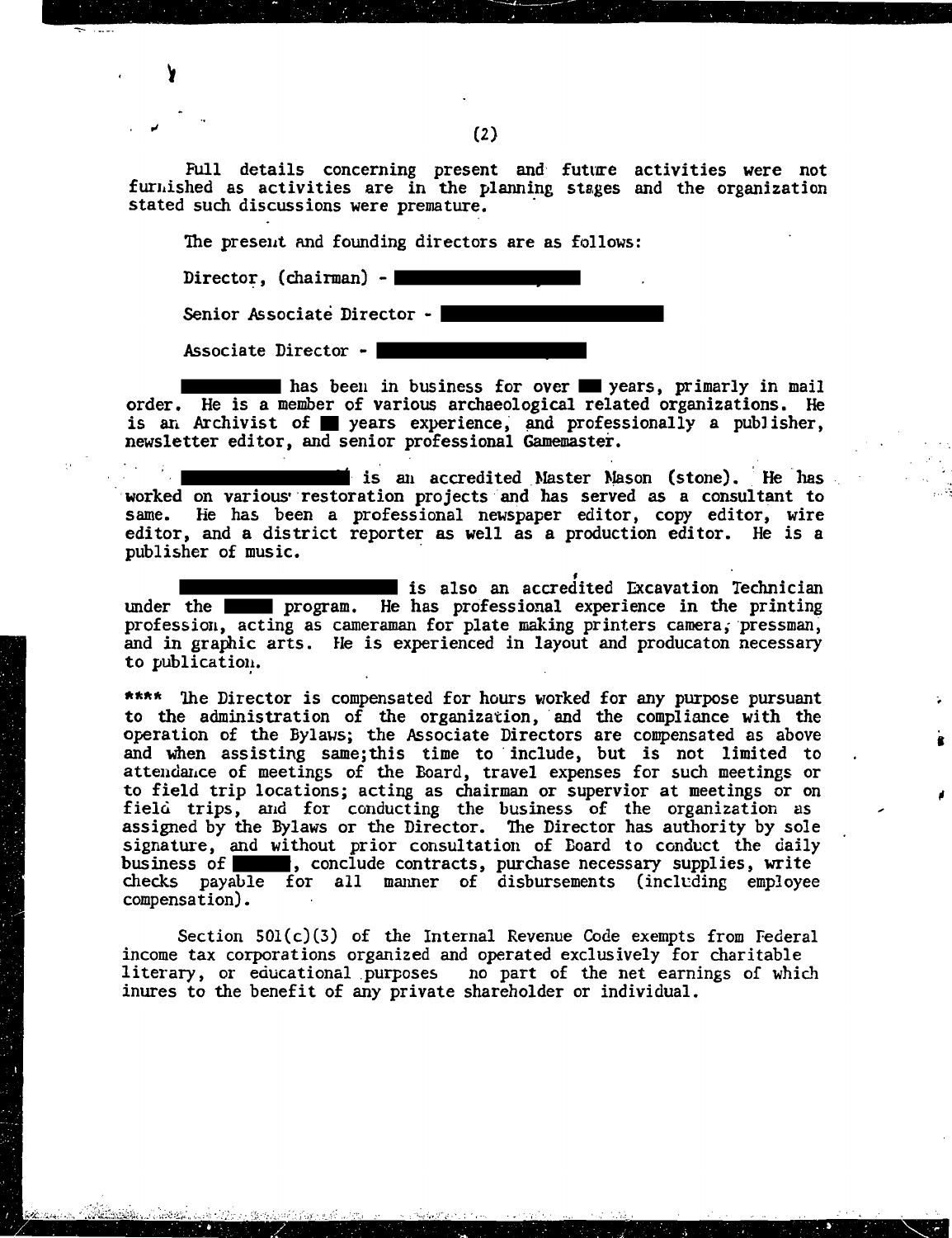To meet the operational test an organization must be engaged in activites furthering "public" purposes rather than private interests. It must not be operated for the benefit of designated individuals or the  $Income$   $Iax$   $Requality$ persons who . created it. (See  $1.501(c)(3)-1(d)(1)(ii)).$ 

Income Tax Regulations 1.501(c)(3)-1(d)(2) provides that the term<br>"charitable" is used in section 501(c)(3) in its generally accepted legal<br>sense. To emphasize that the "generally accepted legal sense" of the term "charitable" does not mean simply relief of proverty, the regulations list examples of purposes which are charitable in the legal sense. These purposes include the advancement of education or science.

Income Tax Regulation  $1.501(c)(3)-1(d)(5)(i)$  provide that the term<br>"education" includes the instruction of the public on subjects useful to the individual and beneficial to the community. The publication of printed material may be educational if:

(a) the content of the publication is educational,

(b) the preparation of material follows methods generally accepted as "educational" in character,

(c) the distribution of materials is necessary or valuable in achieving the organization's educational and scientific purposes, and

 $(d)$ the manner in which the distribution is accomplished is distinguishable from ordinary commercial publishing practices. See Rev. Rul. 67-4, 1967 1 C.E. 121.

Revenue Procedure 72-4 C.B. 1972-1, 706 states:

"Exempt status will be recognized in advance of operations if proposed operations can be described in sufficient detail to permit a conclusion that the organization will clearly meet the particular requirements of the section under which exemption is claimed. A mere restatement of purposes or a statement that proposed activities will be in furtherance of such purposes will not satisfy these requirements. The organization must fully describe the activities in which it expects to engage, including the standards, criteria, procedures, or other means adopted or planned fro carrying out the activities."

On the basis of the evidence prosented, we hold you fail to qualify for exemption from Federal income tax under section  $501(c)(3)$  of the Internal Revenue Code on the basis of the following: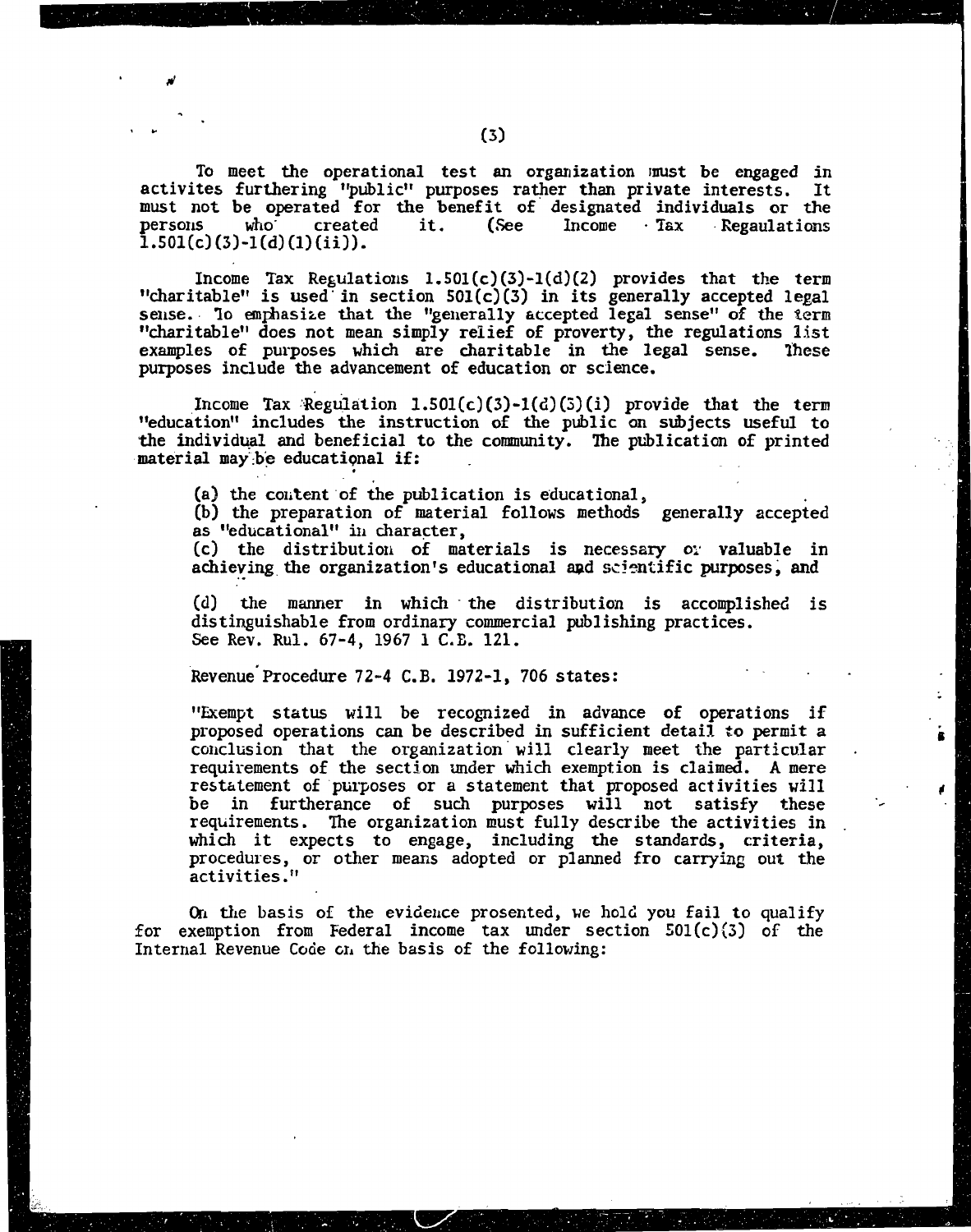- Your publication procedures are indistinguishable from an 1. ordinary trade or business thereby precluding exemption from Federal income tax;
- Work projects are indistinguishable from those done in the name  $2.$ of the organization from those accomplished in an individual capacity thereby sacrificing the charitable and educational purposes of the organization for private interests;
- Activities were not discribed in sufficient detail to permit a 3. clear conclusion that the organization would meet the requiurements of section  $501(c)(3)$  of the Internal Revenue Code;
- 4. Historically, the distinction between an exempt organization and a commercial enterprise has been a Board of Directors who are not compensated in their capacity as an officer or director of the organization, thereby serving the public by protecting the charitable interest of the organization.

In the instant case, there is no distinction or separation of the administrative from the professional staff. The officers and directors are compensated in their capacity as such. The organization has failed to safeguard and protect any charitable or educational purpose the organization may have; and -

The organization fails the operational test under section 5.  $501(c)(3)$  of the Internal Revenue Code as it is serving the private interests of who vitually operates and controls

at his will. Further, **In the set of the set of the set of the set of the set of the set of the set of the set of the set of the set of the set of the set of the set of the set of the set of the set of the set of the set o** persons who control it to carry on their professional activities in various fields for compensation. The organization's primary interest is to serve the private interest of the persons who control it rather than a public interest.

In conclusion, based on the evidence presented, we hold that you do not qualify from Federal income tax under section  $501(c)(3)$  or any other section of the Internal Revenue Code. Therefore, you are required to file Federal income tax returns on Form 1120 annually.

If you do not accept our findings, you may request a conference with a member of our Regional Office Conference Staff. Your request for a conference should include a written appeal giving the facts, law, and any other information to support your position as explained in the enclosed Publication 892. You will then be contacted to arrange a date for a conference. The conference may be held at the Regional Office, or, if you requrest, at any mutually convenient District Office. A self-addressed envelope is enclosed.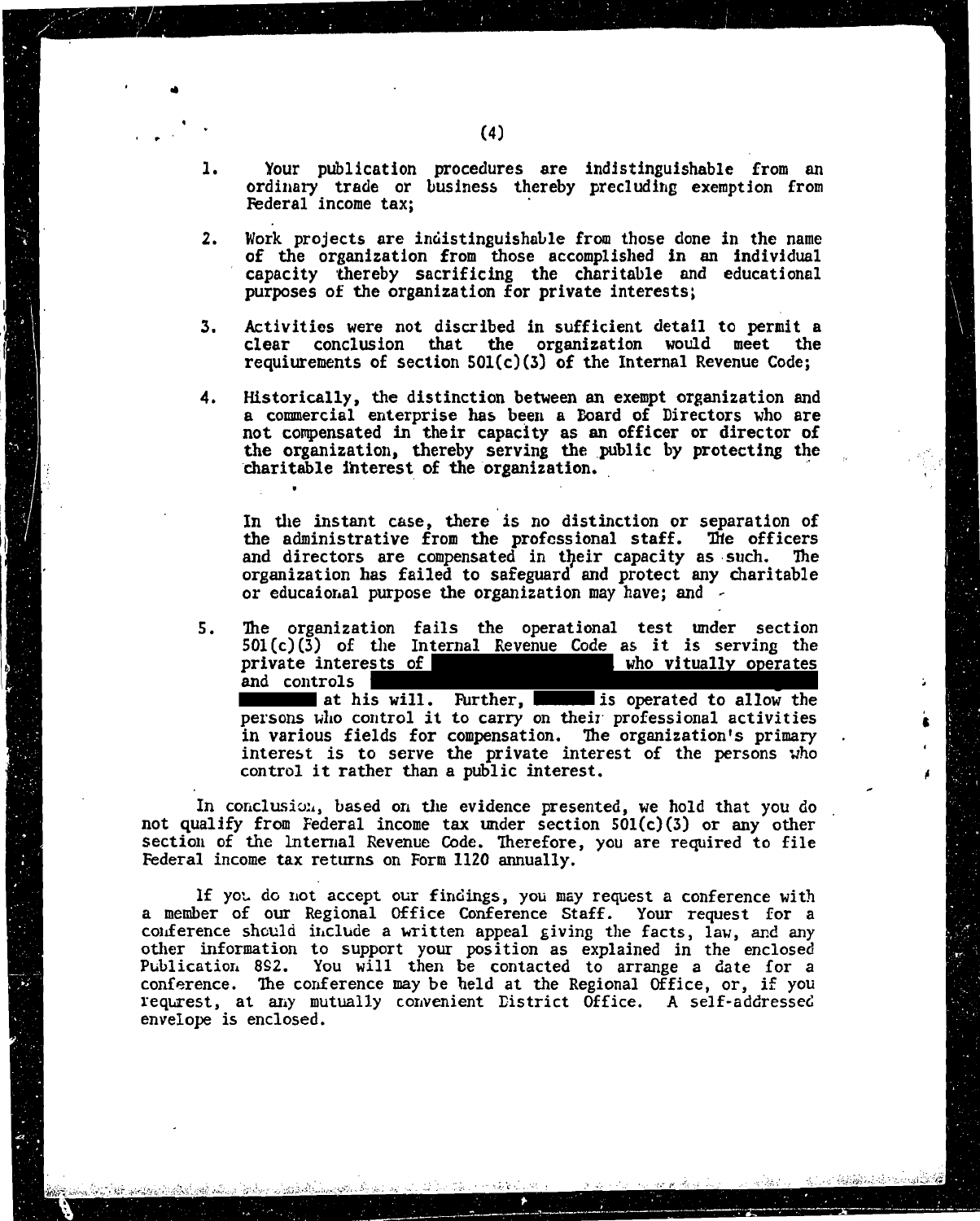If you do not protest this proposed determination in a timely manner. it will be considered by the Internal Revenue Service as a failure to exhaust available administrative remedies. Section 7428(b)(2) of the<br>Internal Revenue Code provides in part that "A declaratory judgment or<br>decree under this section shall not be issued in any proceeding unless the<br>Tax Cou the District of Columbia determines that the organization involved has exhausted administrative remedies availabyle to it with the Internal Revenue Service."

In the event this letter becomes our final action, as provided in section 6144(c) of the Internal Revenue Code if 1954 and applicable regulations, the appropriate State Officials will be notified of our determination.

If we do not hear from you within 30 days, this determination will become final.  $\ddot{\cdot}$ 

Sincerely yours,

District Director

Enclosure: Publication 892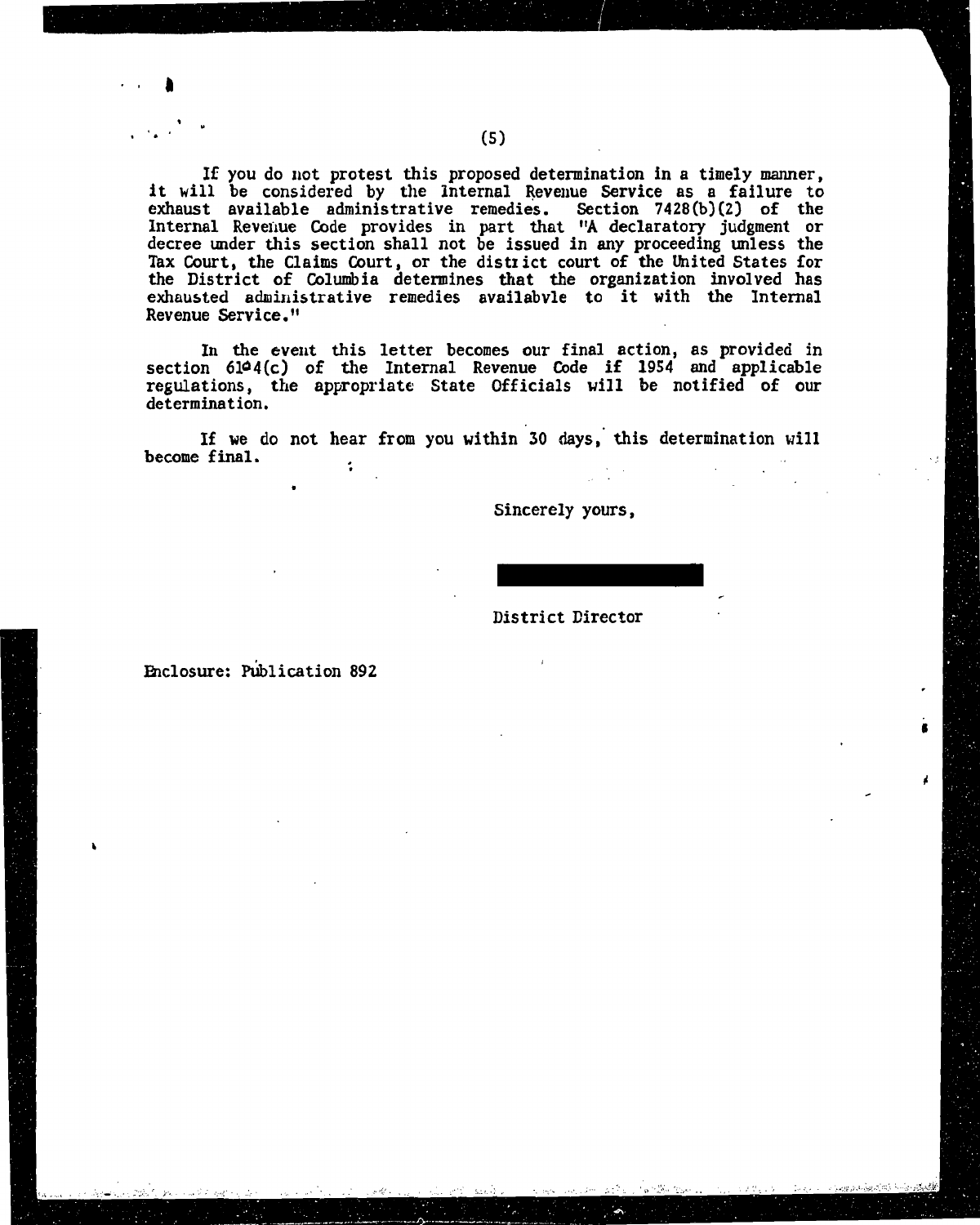## **Internal Revenue Scrvice**

District<sub>a</sub> **Chrector** 



# CERTIFIED MAIL'

Gentlemen:

Department of the Treasury

NOV 15 1984 Date: Person to Contact:

Contact Telephone Number:

Refer Reply to:

We have considered your application for recognition of exemption under section 501(c)(3) of the Internal Revenue Code.

The evidence presented disclosed that you were associated under the terms of an agreement approved by the founding directors on with an effective date of **Elisabeth Contains the set of the set of the set of the set of the set of the set of the set of the set of the set of the set of the set of the set of the set of the set of the set of the set of Education**. As an unincorporated of the Internal Revenue Code.

The first activity of the organization is the reprint of an out-of-print book on archaeology. The production of publications is to be a major activity. Books and pamphlets will primarily be available via mail order. Publication charges will be determined based on standard fair market and commercial business rates. Publication projects will not be limited to the reprint of archaeological or historical literature. Any individual normally having copyright interest in any work, as provided under Public Law title  $17$ , shall continue to have same. Also, wishes to establish a non-partisan research library and archive. Future projects may include the survey of sites, general research, possible field projects, and the funding of a field school.

Full details concerning present and future activities were not furnished as activities are in the planning stages and the organization stated such discussions were premature.

The present and founding directors are as follows:

Director,  $(Chainman) - \blacksquare$ Senior Associate Associate Director -Director - |

 $-162.0$ 

which has been in business for over supears, primarly in mail order. He is a member of various archaeological related organizations. He is an Archivist of syears experience, and professionally a publisher, newsletter editor, and senior professional Gamemaster.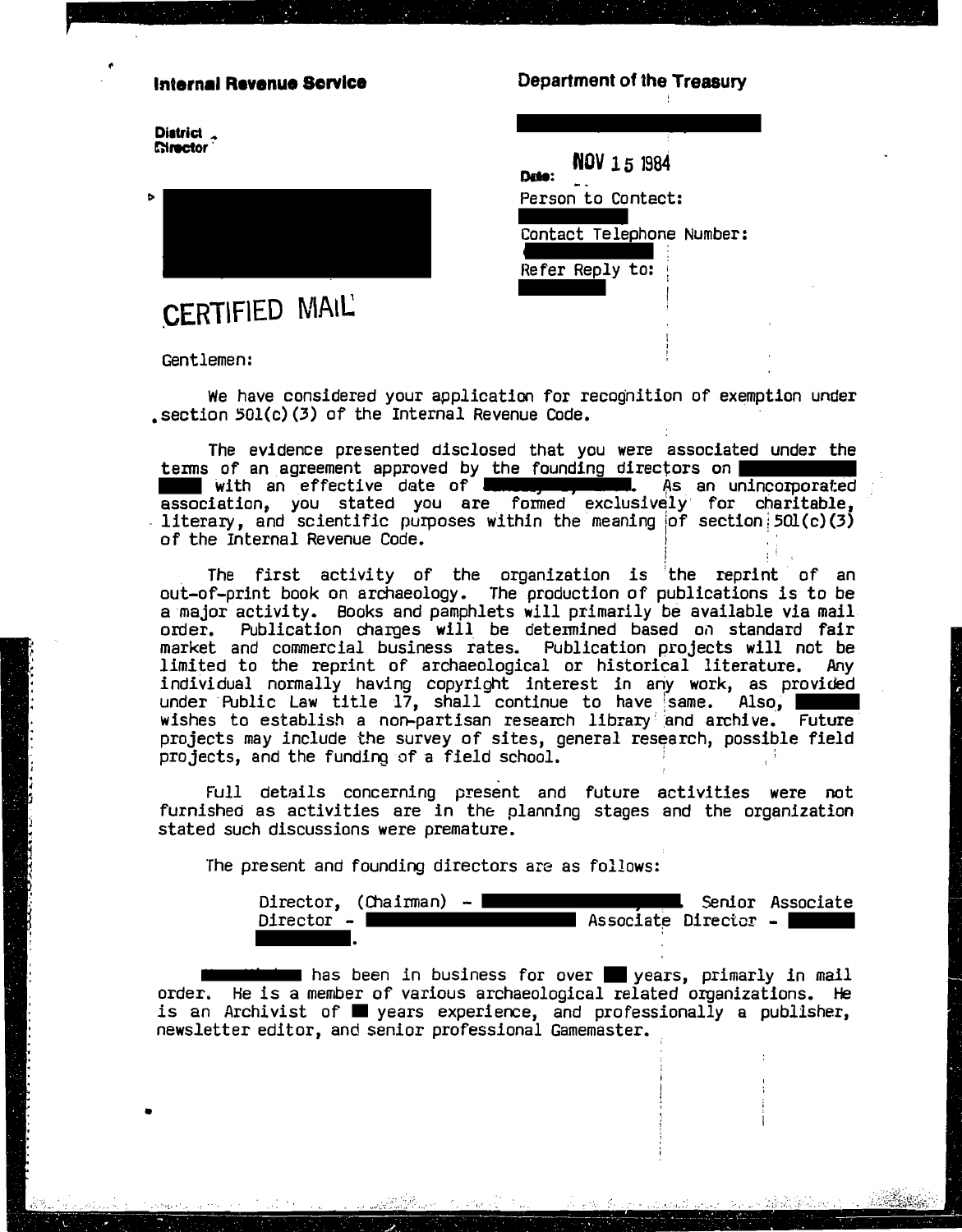$\;$  is an accredited Master Mason  $\;$  (stone). He has worked on various restoration projects and has served as a consultant to same. He has been a professional newspaper editor, copy editor, wire editor, and a district reporter as well as a production editor. He is a publisher of music.

 $\blacksquare$  is also an accredited Excavation Technician under the **teams program.** He has professional experience in the printing<br>profession, acting as cameraman for plate making printers camera, pressman, and in graphic arts. He is experienced in layout and production necessary to publication.

The Director is compensated for hours worked for any purpose pursuant to the administration of the organization, and the compliance with the operation of the Bylaws; the Associate Directors are compensated as above and when assisting same; this time to include, but is not limited to attendance of meetings of the Board, travel expenses for such meetings or to field trip locations; acting as chairman or supervior at meetings or on field trips, and for conducting the business of the organization as assigned by the Bylaws or the Director. The Director has authority by sole signature, and without prior consultation of the Board to conduct the daily business of **EXAMP**, conclude contracts, purchase necessary supplies, write checks payable for all manner of disbursements (including employee compensation).

Section 501(c)(3) of the Internal Revenue Code exempts from Federal<br>e tax corporations organized and operated exclusively for income tax corporations organized and operated exclusively for charitable. . .literary, or educational purposes. . .no part of the net earnings of which inures to the benefit of any private shareholder or individual.

To meet the operational test an organization must be engaged in activities furthering "public" purposes rather than private interests. It must not be oOerated for the benefit of designated individuals or the persons who created it. (see Income **Tgx** Regulations persons who created it. (see Income Tax  $1.50l(c)(3)-l(d)(1)(ii)$ ).

Income Tax Regulations 1.5Ql (c) (3)-l(d) **(3)** (1) provide that the term  $"equation"$  includes the instruction of the public on subjects useful to the individual and beneficial to the community. The publication of printed material may be educational if:

1

÷

,

 $(2)$ 

t

**i**  \*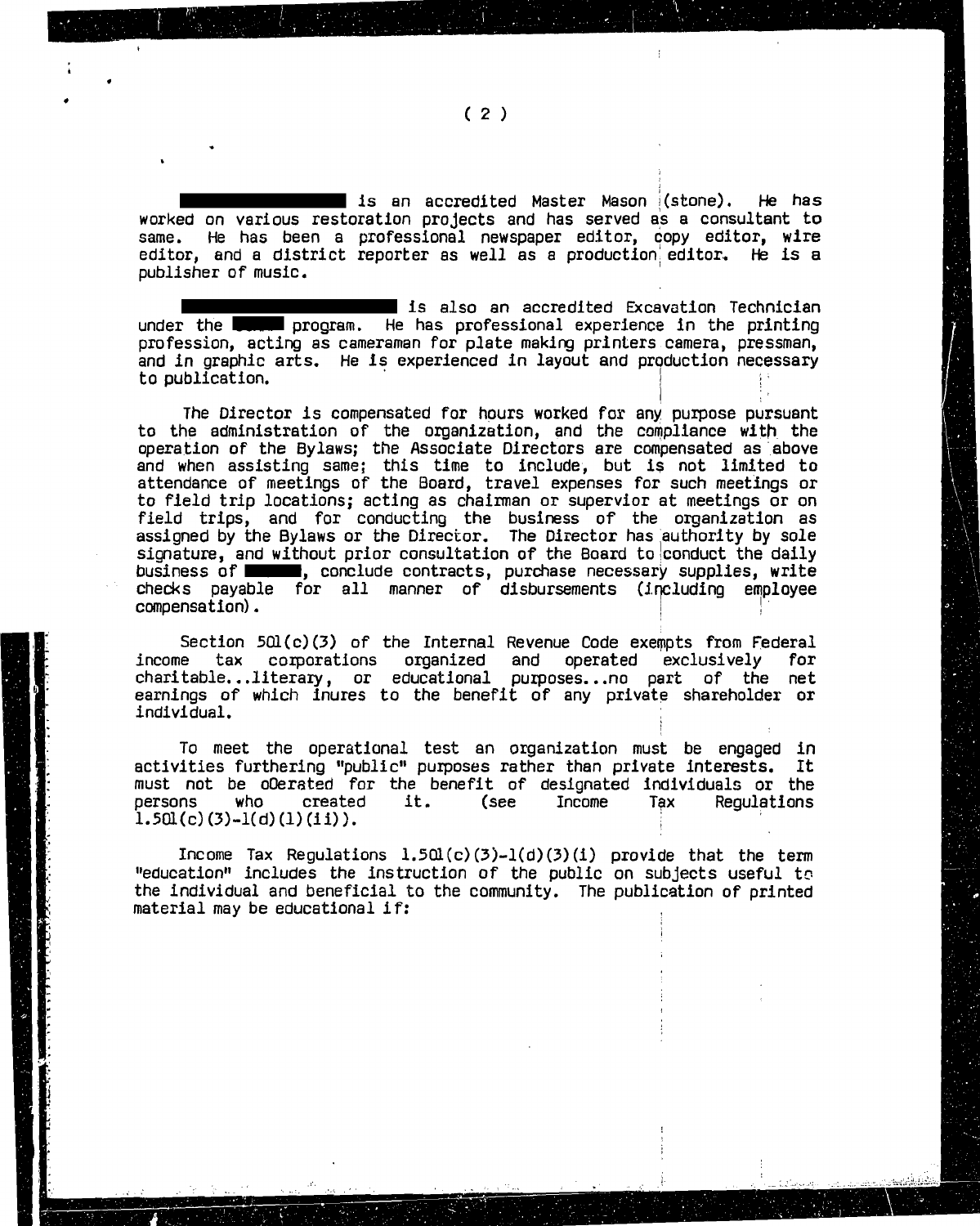$(a)$  the content of the publication is educational. (b) the preparation of material follows methods generally accepted as "educational" in character, (c) the distribution of materials is necessary or valuable in achieving the organization's educational and scientific achieving the organization's educational purposes, and purposes, and I <sup>I</sup>

**(d)** the manner in which the distrubtion is, accomplished is distinguishable from ordinary commercial pulishing practices**.**<br>See·Rev. Rul. 67–4, 1967 1 C.B. 121.

Revenue Procedure 72-4 C.B. 1972-1, 706 states:

"Exempt status will be recognized in advance of operations if proposed operations can be described in sufficient detail to permit a conclusion that the organization will clearly meet the particular requirements of the section under which exemption is claimed. A mere restatement of purposes or a statement that proposed activities will be in furtherance of such purposes will not satisfy these requirements. The organization must fully describe the activities in which it expects to engage, including the standards, criteria, procedures, or other means adopted or planned for carrying out the activities."

On the basis of the evidence presented, we hold you fail to qualify for exemption from Federal income tax under section 501(c)(3) of the Internal Revenue Code on the basis of the following:

- $\mathbf{1}$ . Your publication procedures are indistinguishable from an ordinary trade or business thereby precluding exemption from Federal income tax;
- 2. Work projects are indistinguishable from those done in the name of the organization from those accomplished in an individual capacity thereby sacrificing the charitable and educational purposes of the organization for private interests;
- **3.** Activitjes were not described in sufficient detal to permit a clear conclusion that the organlzatlon yould meet the requiredments of section 5Ql(c) **(3)** of the Internal Revenue Code;

I

 $\sqrt{2}$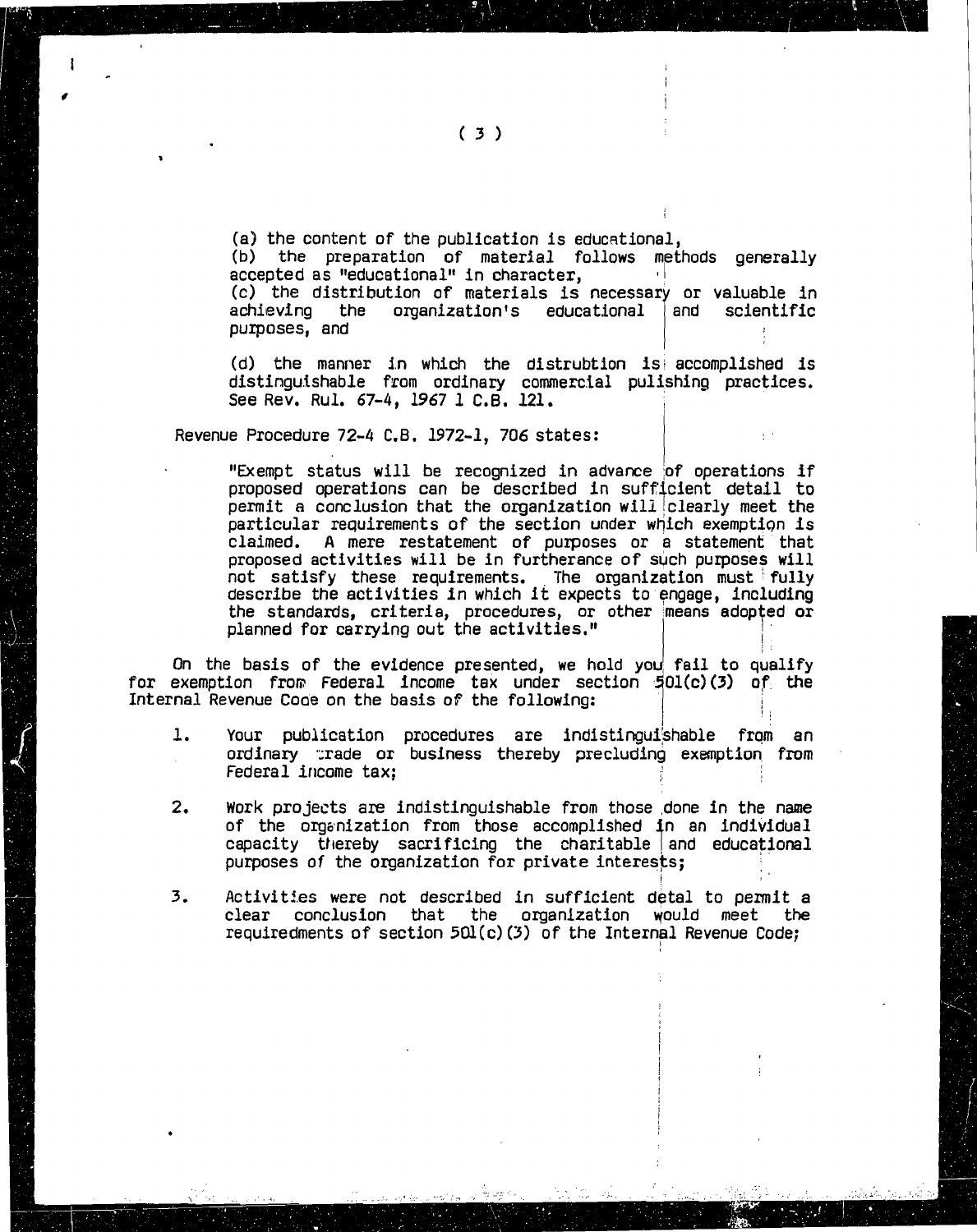### $(4)$

 $\Delta$ . Historically, the distinction between an exempt organization and a commercial enterprise has been a Board of Directors who are not compensated in their capacity as an officer or director of the organization, thereby serving the public by protecting the charitable interest of the organization.

In the instant case, there is no distinction or separation of the administrative from the professional staff. The officers and directors are compensated in their capacity as such. **The** organization has failed to safeguard and protect any charitable or educational purpose the organization may have; and

5. The organization fails the operational test under section  $50\Gamma(c)(3)$  of the Internal Revenue Code as it is serving the private interests of **me compared to the vertual controlly** operates and controls | at his will. Further, seems is operated to allow the

persons who control it to carry on their professional activities in various fields for compensation. The organization's primary interest is to serve the private interest of the persons who control it rather than a public interest.

In conclusion, based on the evidence presented, we hold that you do not qualify from Federal income tax under section  $50l(c)(3)$  or any other section of the Internal Revenue Code. Therefore, you are required to file Federal income tax returns on Form 1120 annually.

If you are in agreement with our findings, please sign, date and return one copy of the enclosed Form 6018.

If you do not accept our findings, you may request alconference with a member of our Regional Office Conference Staff. Your request for a conference should include a written appeal giving the facts, law, and any other information to support your position as explained in the enclosed Publication 892. You will then be contacted to arrange a date for a conference. The conference may be held at the Regional Office, or, if you request, at any mutually convenient District Office. A self-addressed envelope is enclosed.